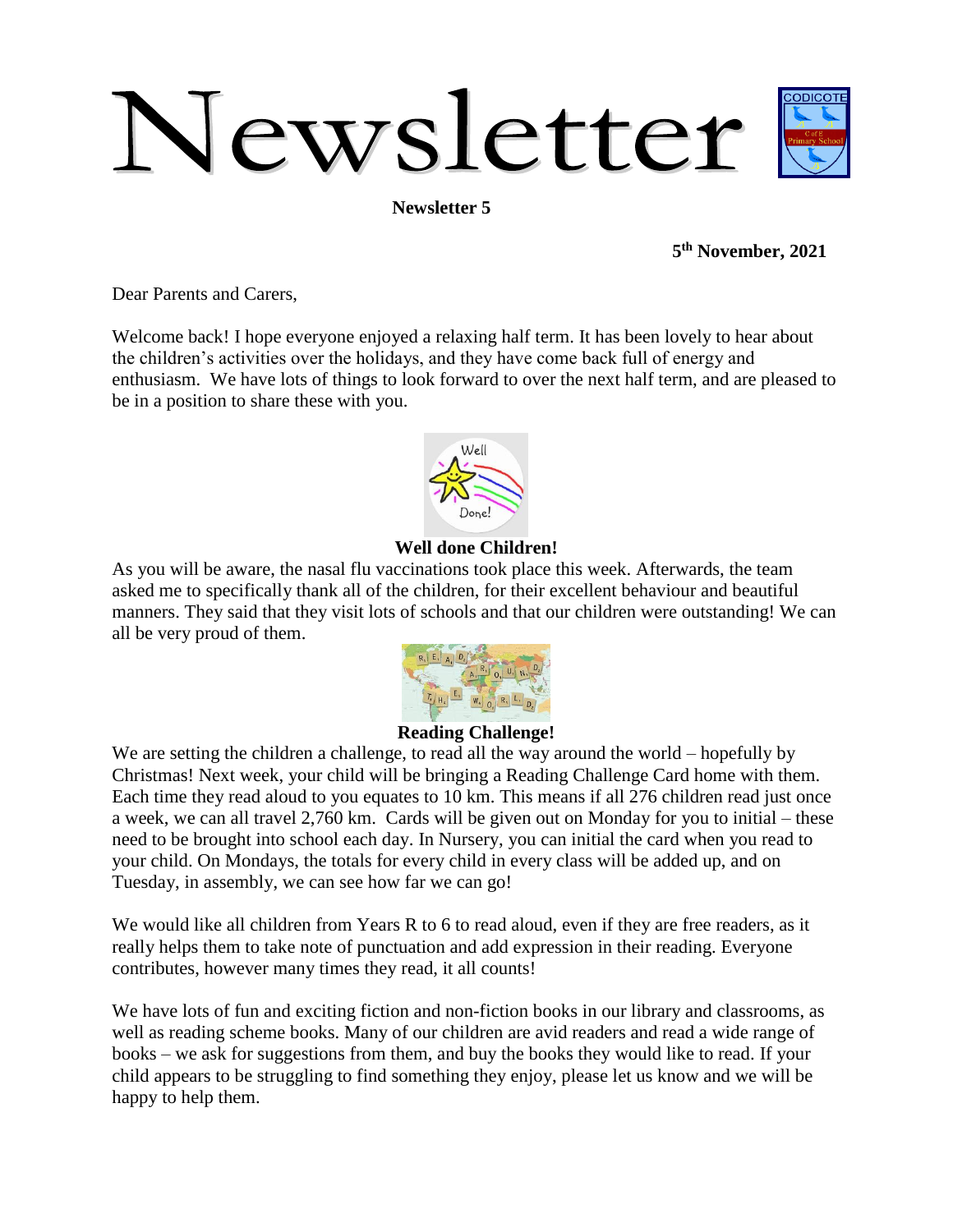

# **Christmas Card Orders**

Thank you to everyone who has returned their Christmas card order already. Please can all other orders be returned by Tuesday, in order for us to meet the production deadline? Thank you in advance for your help.



# **Primary Applications**

The Applications system has opened for children due to start in Reception in September 2022. Further details can be found via the following link:

[https://www.hertfordshire.gov.uk/services/schools-and-education/school-admissions/primary](https://www.hertfordshire.gov.uk/services/schools-and-education/school-admissions/primary-junior-and-middle-schools/primary-junior-and-middle-school-places.aspx)[junior-and-middle-schools/primary-junior-and-middle-school-places.aspx](https://www.hertfordshire.gov.uk/services/schools-and-education/school-admissions/primary-junior-and-middle-schools/primary-junior-and-middle-school-places.aspx)

Please do not hesitate to contact Mrs Martin in the school office, or me if you need any help in making your application. All applications need to be made by 15<sup>th</sup> January, 2022.



### **School Expansion**

We have been informed that it is expected that the school expansion will now go ahead for September 2023. Additional classrooms and facilities will be built on the existing site, and we will acquire the field on the other side of the footpath, which will be fenced in and used for sports lessons and events. These will replace the existing mobile, and add additional classrooms. Some remodelling will take place with the current building too.

The staff and governors have been aware of this possibility for some time and have been considering every aspect, to ensure current and future children experience the ethos and quality of education we value at Codicote. Following the exhibition evening in 2019, feedback on the building design was universally positive. Mr Browne and I have been fully involved in the process to ensure the learning environment has maximum impact on learning and well-being. We will continue to upgrade the existing building and external areas; money has been set aside in the budget to enable this to happen.

Whilst there are a number of differing opinions regarding the village having additional housing, the school focus will be entirely on the children, and ensuring that the expansion process is positive and productive, maximising any benefits and opportunities it offers. The Governors and I will update you at every stage of the process, and as details are finalised, we will report these to you via the newsletter.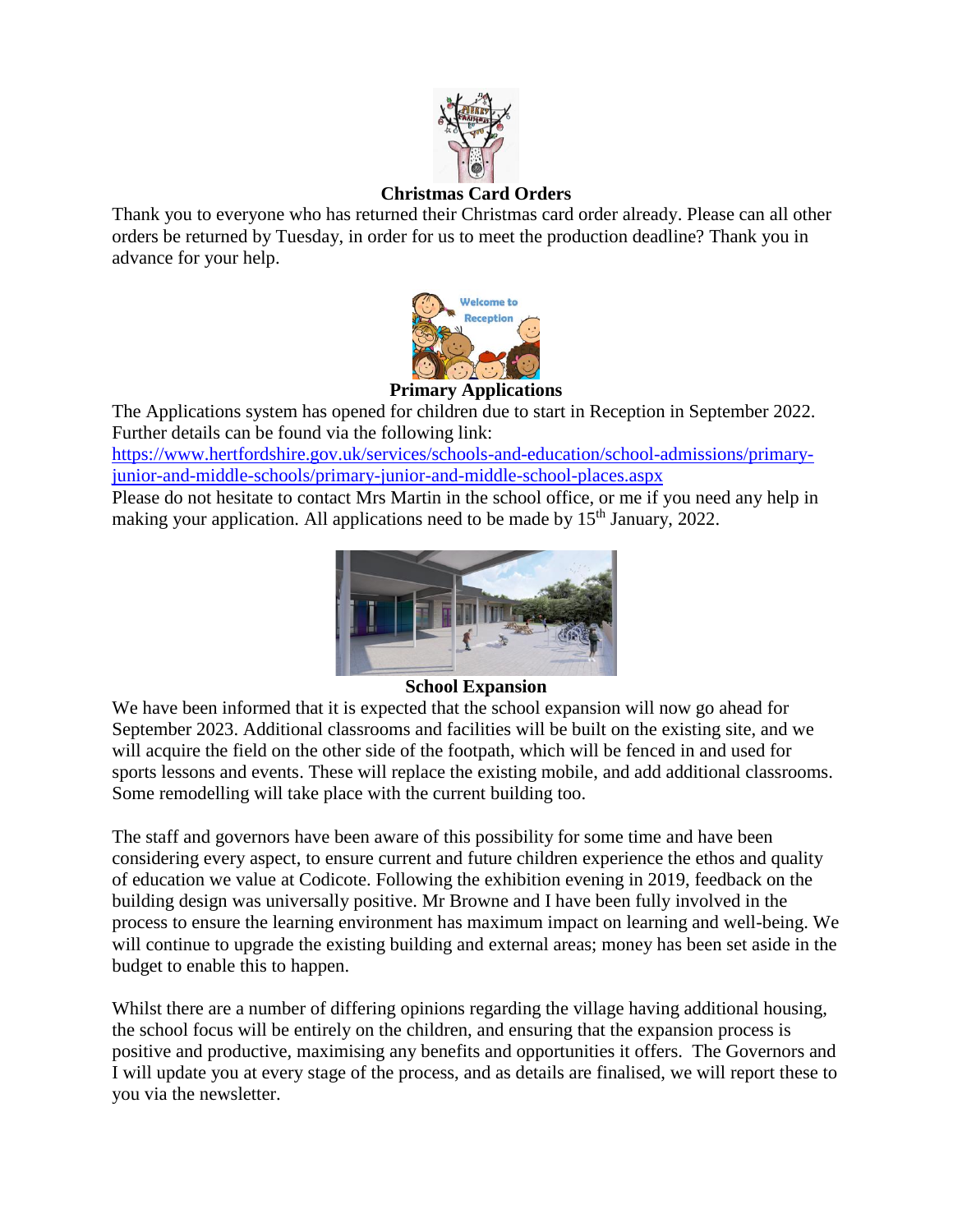

**Football**

Following a very successful tournament last term, when the football team did not concede a single goal, they are now through to the County tournament. We are keeping everything crossed for them – they are a fantastic team, who really go the extra mile to do their best!



**School Plays**

We are delighted to be able to start Christmas Plays again and look forward to sharing these with you in December; rehearsals are underway and things are shaping up well! This year, things will need to be a little different from usual, to protect families, children and staff, and hopefully ensure people are able to celebrate Christmas with each other.

To ensure we are able to give our audience enough space and be a suitable distance from the stage, we have decided to reduce the amount of seating in the hall. This means we will be providing two free tickets per family for the performances. Parents of children in Years 3 to 6 will be able to choose between the Thursday or Friday productions. We are aware that this means grandparents may not be able to attend, and apologise for any disappointment this may cause. However, parents will still be able to film their children to show family members, provided they abide by the school's rule that this must not be shared on any social media. This is to protect children in the school who are not able to have any images of them online.

This decision only applies to this year – in future we expect to be able to return to welcoming wider family members back into school, but we want to protect you and your children as far as we possibly can, whilst continuing with Christmas events we all enjoy.





**Film Night – Friday 12th November, 2021 6.00 p.m. – 8.00 p.m.** 

Tickets for film night are selling quickly – these cost  $\pounds 3$  and need to be purchased in advance so that we can ensure appropriate distancing in the classrooms.

Children are asked to bring a drink with them and a snack will be provided – cost included in the ticket price.



**Meet Father Christmas! Thursday 25th November 5.00 p.m. – 7.00 p.m.** Come along to meet Father Christmas in his outdoor grotto! Tickets will be on sale soon, with a half hour entry slot, at a cost of £2.50. This includes a